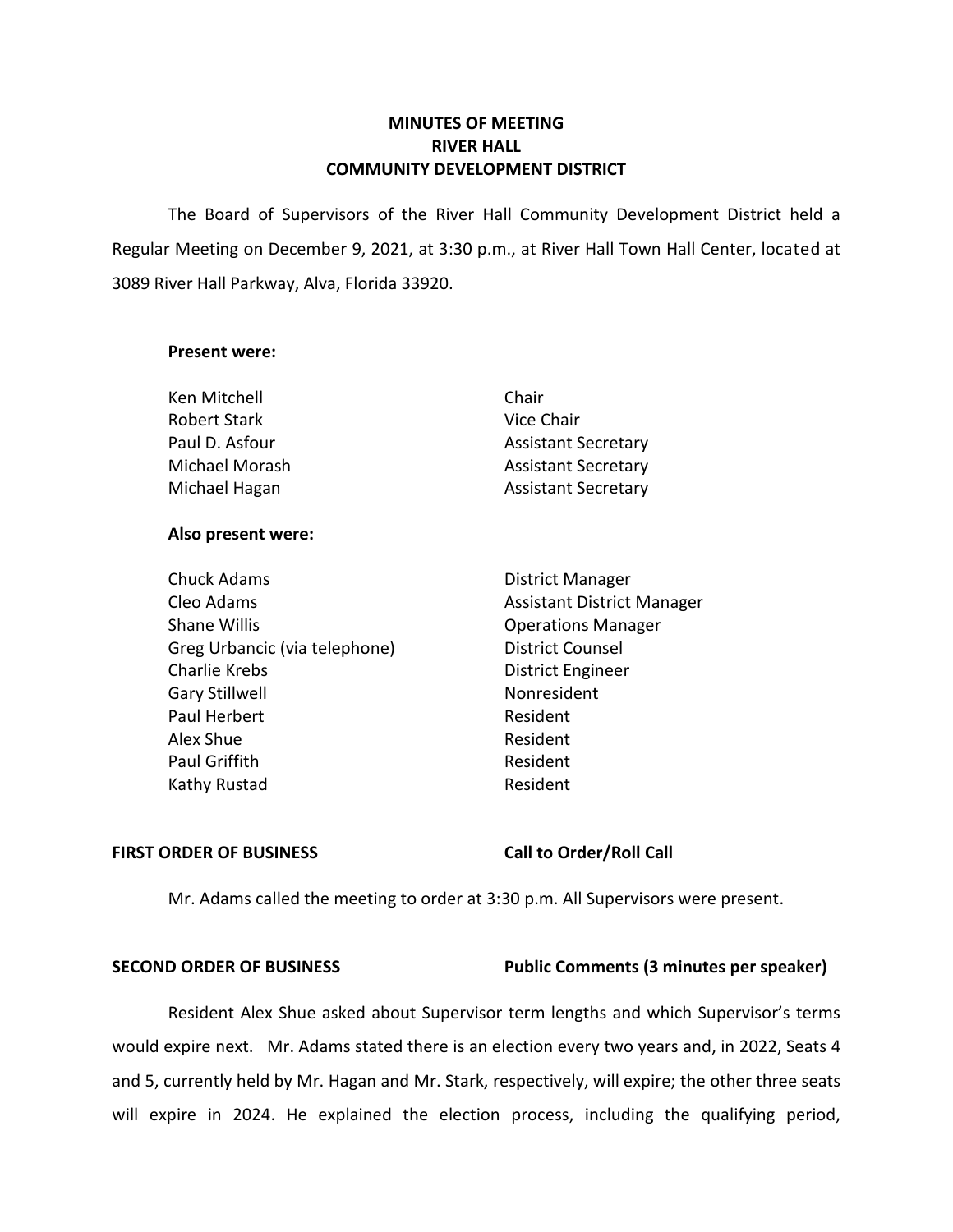Supervisor of Election's (SOE) role, public disclosure requirements by Staff, and Supervisor qualifications.

Nonresident Gary Stillwell asked for an update on the Florida Power & Light (FPL) substation and voiced his opinion that the Developer should install a buffer around the outpost when constructing a nonresidential building; Pulte is blocking off a portion of the area into the Country Club. He felt that the CDD should close a large breach across the FPL right-of-way (ROW) that is straining the wetland area. Mr. Krebs stated that Staff received a permit package from FPL and there would be extensive landscaping around its new facility. So far, only the sprinklers have been installed. Mr. Mitchell asked Mr. Stillwell to share any project engineer's contact information with Mr. Krebs and Staff would investigate the breach in the wetland area.

# **THIRD ORDER OF BUSINESS Continued Discussion: School Parent Pickup Overflow onto Parkway**

Mr. Adams reported the following:

 $\triangleright$  The school received the CDD's letter and dispatched someone to observe the parent pickup overflow issues in the afternoons.

 $\triangleright$  Prior to the meeting, Mr. Adams spoke with Mr. David Newman, of the Lee County School District Safety and Security Office, and had positive dialogue about remedies to the overflow parking, staffing issues, funding and a letter that Mr. Newman sent to the Sheriff's Department.

 $\triangleright$  Mr. Adams would provide the Board with a copy of the letter.

## **FOURTH ORDER OF BUSINESS Continued Discussion: Mustang Sub Station Landscaping**

Mr. Mitchell asked if landscaping the substation was in Pulte's plan. Discussion ensued regarding landscaping quotes, the proposed FPL landscaping, additional gate installations and the landscaping timeline.

**FIFTH ORDER OF BUSINESS Discussion: Installation of Signs Near the Lakes** 

2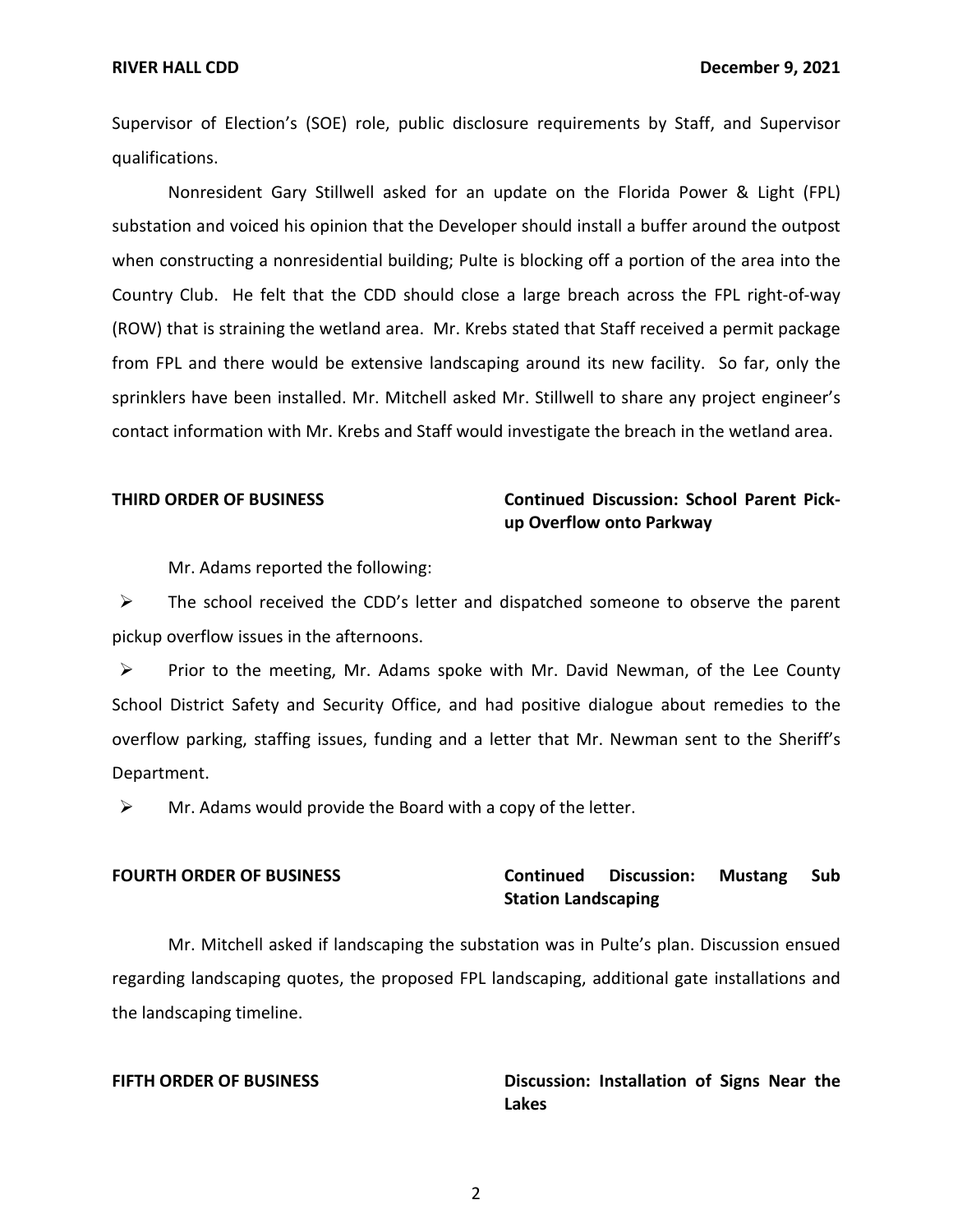Mr. Mitchell stated there was no update about installation of signs near the lake. He would ask the Association to send a monthly e-blast warning residents of the dangers around the lakes and ponds rather than installing signage, as that would be more cost effective.

# **SIXTH ORDER OF BUSINESS Consideration of Swine Solutions Proposal for Feral Swine Removal**

Mr. Mitchell stated there was a lot of hog damage in the past month and noted that the Swine Solutions proposal was well-crafted.

Discussion ensued regarding the Swine Solutions proposal, splitting swine removal costs with other entities in the community, hog traps, the preserves and imposing special assessments. The Board consensus was that Staff would contact the other entities regarding participating in cost-sharing for swine removal services.

 **On MOTION by Mr. Morash and seconded by Mr. Hagan, with all in favor, the Swine Solutions proposal and authorizing Staff to split the costs to include six entities, for three to four months during the dry season, was approved.** 

# **SEVENTH ORDER OF BUSINESS Consideration of Carter Fence Company, Inc., Estimate #36567 for Second Gate**

Mr. Willis presented the \$400 Carter Fence Company Inc., Estimate #36567 for half of the panel. He discussed the project and stated Carter Fence would reimburse the CDD for the cost of the gate.

### **Unaudited Statements as of October 31, 2021 EIGHTH ORDER OF BUSINESS Acceptance of Unaudited Financial**

Mr. Mitchell presented the Unaudited Financial Statements as of October 31, 2021.

 **On MOTION by Mr. Hagan and seconded by Mr. Morash, with all in favor, the Unaudited Financial Statements as of October 31, 2021, were accepted.**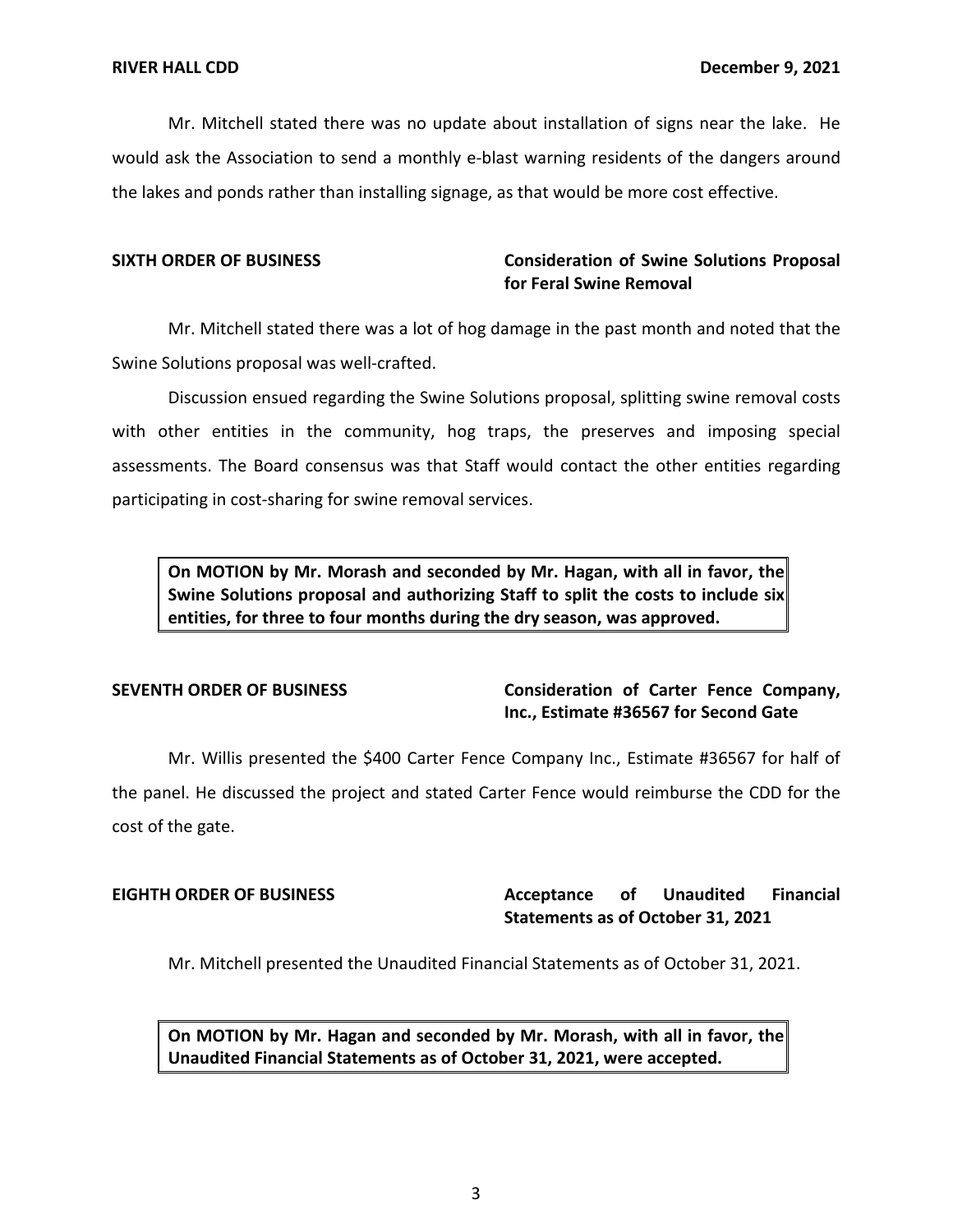# **NINTH ORDER OF BUSINESS Approval of November 4, 2021 Regular Meeting Minutes**

Mr. Mitchell presented the November 4, 2021 Regular Meeting Minutes.

The following changes were made:

Line 26 and throughout: Change "Katy" to "Kathy"

Line 40: Change "Mitchell" to "Stark"

Line 51: Change "Asked" to "Mr. Adams asked"

Lines 135 and throughout: Change "Landsic" to "Lamsid"

Mr. Mitchell referred to Line 73 and noted that Board Members were supposed to receive copies of a letter to the Facilities Manager but they did not. Mr. Adams would provide the Board with the letter.

 **On MOTION by Mr. Morash and seconded by Mr. Asfour, with all in favor, the November 4, 2021 Regular Meeting Minutes, as amended, were approved.** 

# **TENTH ORDER OF BUSINESS** Staff Reports

### **A. District Engineer:** *Hole Montes*

Mr. Krebs reported the following:

➢ The South Florida Water Management District (SFWMD) notified staff of an extension to the existing permit.

 $\triangleright$  Staff was forwarded a link to the map amendment that the Developer applied for with the County requesting additional density and is currently reviewing it.

Discussion ensued regarding the density increase of 489 additional condominium units,

changes in land use, the map amendment, zoning and Mr. Barraco.

 $\triangleright$  Staff would present a map at the next meeting.

- **B. District Counsel:** *Coleman, Yovanovich & Koester* 
	- **Update: Timeline for Fence Installation in Portico**

Mr. Urbancic stated he conferred with Mr. Miars, who indicated that the fence installation at Portico is imminent and would commence within 30 to 60 days. Mr. Mitchell stated emergency access is to be constructed in the area and asked if Mr. Miars understood the urgency. Mr. Urbancic would ask for the fence installation to commence as soon as possible.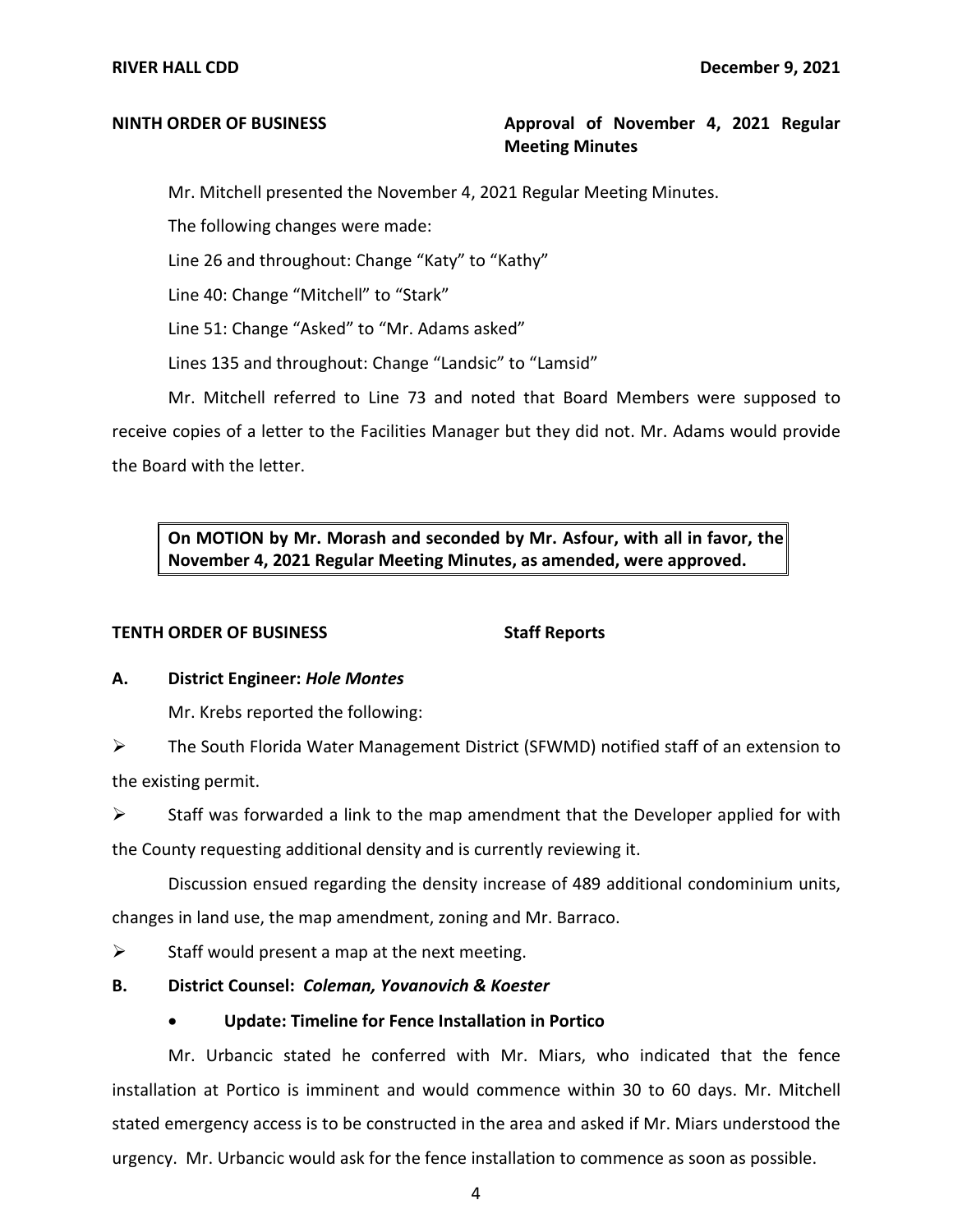# **C. District Manager:** *Wrathell, Hunt and Associates, LLC*

# • **NEXT MEETING DATE: January 6, 2022 at 3:30 P.M.**

## o **QUORUM CHECK**

All Supervisors confirmed their attendance for the January 6, 2022 meeting.

### **D. Operations Manager:** *Wrathell, Hunt and Associates, LLC*

### • **Monthly Status Report – Field Operations**

Mr. Willis presented the December Field Operations Report and highlighted the following:

- $\triangleright$  The Cascades pipe inspections would commence on March 7, 2022.
- $\triangleright$  The decorative fence has been repaired.
- $\triangleright$  The pillar repairs were in progress.

Discussion ensued regarding the River Hall Fiber Optic program.

# **ELEVENTH ORDER OF BUSINESS Public Comments: Non-Agenda Items** *(3 minutes per speaker)*

Mr. Stillwell discussed the current zoning in River Hall and how the stormwater system would be impacted by the pending new developments in the area.

Resident Paul Herbert voiced his opinion that Hampton Lakes residents should be alerted of the proposed additional construction and developments so they are not surprised. Mr. Mitchell gave a brief history of the evolution of the development project, the Board's opposition and the eventual approval by the Planning Board and County Commissioners.

# **TWELFTH ORDER OF BUSINESS Supervisors' Comments/Requests**

There were no Supervisors' comments or requests.

### **THIRTEENTH ORDER OF BUSINESS Adjournment**

There being nothing further to discuss, the meeting adjourned.

 **On MOTION by Mr. Mitchell and seconded by Mr. Morash, with all in favor, the meeting adjourned at 4:30 p.m.**